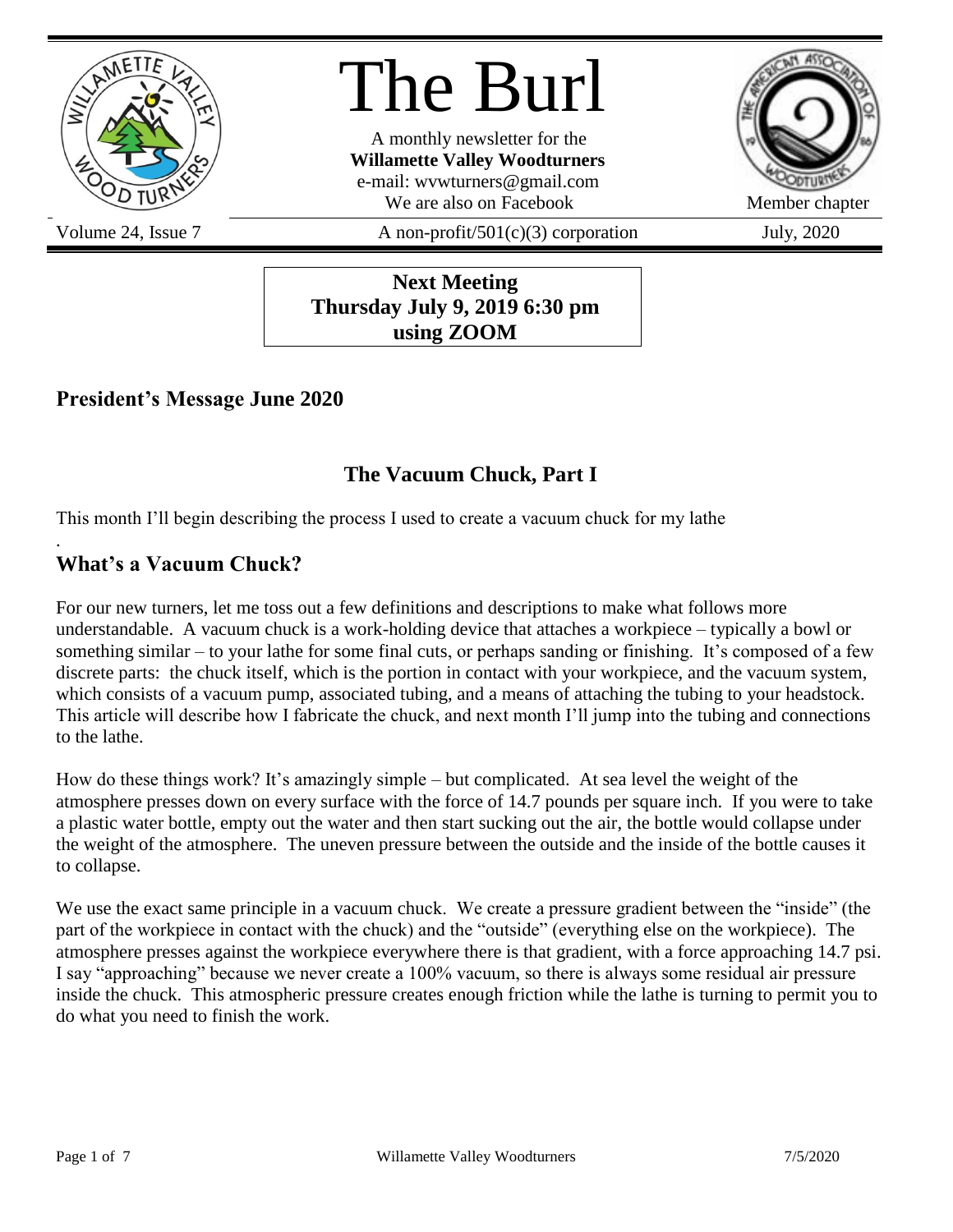### **The Chuck**

Here is what I use to make the chuck portion of this contraption. There are some other options; I will explain these at the end. Make several, of different sizes while you're at it, to handle different sizes and shapes of workpieces.

- A piece of pipe, or a pipe coupling, sized as you choose.
- A piece of wood sized to accommodate the diameter of the pipe.
- A Beall spindle tap sized to fit your lathe.
- A drill bit 1/8" smaller than your spindle size.

#### Step 1. Select and Cut the Wood



**FIGURE 1 THE RAW MATERIAL**



**FIGURE 2 SQUARING THE BLANK**

#### Mount the Blank on your Lathe



**FIGURE 3 MOUNTING THE BLANK**

#### Drill and Tap the Spindle Hole



**FIGURE 4 DRILL A CENTER HOLE**

Next, use a Forstner bit 1/8" smaller than the diameter of your Beall spindle tap, and drill a hole in your blank (Figure 4). I like to do this on the lathe, but you could use a drill press too, if you prefer. Again, if this hole does not line up with your center mark, it's still okay at this point. Drill slowly, back the drill out of the cut often to clear the chips, and be sure to turn down the speed of the lathe. You don't want to burn this hole or overheat the drill bit.

Now remove the drill bit and get ready to tap the hole. I like to use a tap follower for this step and highly recommend one if you are tapping on the lathe. (Figure 5). Turn your tap, backing out of the hole half a turn every so often to clear chips, and tap all the way through your pre-drilled hole (Figure 6). When you're done tapping, turn a little recess slightly larger than the tapped hole for the lip on your spindle (Figure 7).

I used a piece of white oak for these chucks (Figure 1). White oak is an okay species – cherry, hard maple, or any other fine-pored, close-grained wood would work just as well. I would stay away from red oak, and other softer woods, because this bit is about to turn into a faceplate, and you'll want it to be durable.

The next step is to cut some squares. I simply started at a corner, marked out some 45-degree lines, and then squared a line across the board. These angled lines also let me find the center (Figure 2). Then I went to the chop saw to cut them apart.

If you are going to use a band saw to rough out the circle you will turn, draw the diameter of your pipe using a compass and the center mark you just made. Draw an oversized circle for now. For the chucks I made, I omitted this step and just turned the square to a round on the lathe.

Next mount one of the squares on your lathe. I used a four-jaw chuck (Figure 3). Note that it is not critically important that this piece be exactly centered on the spindle, because you are going to turn it round. If your center mark does not line up precisely with your drill in the next step, don't sweat it. It's not an issue.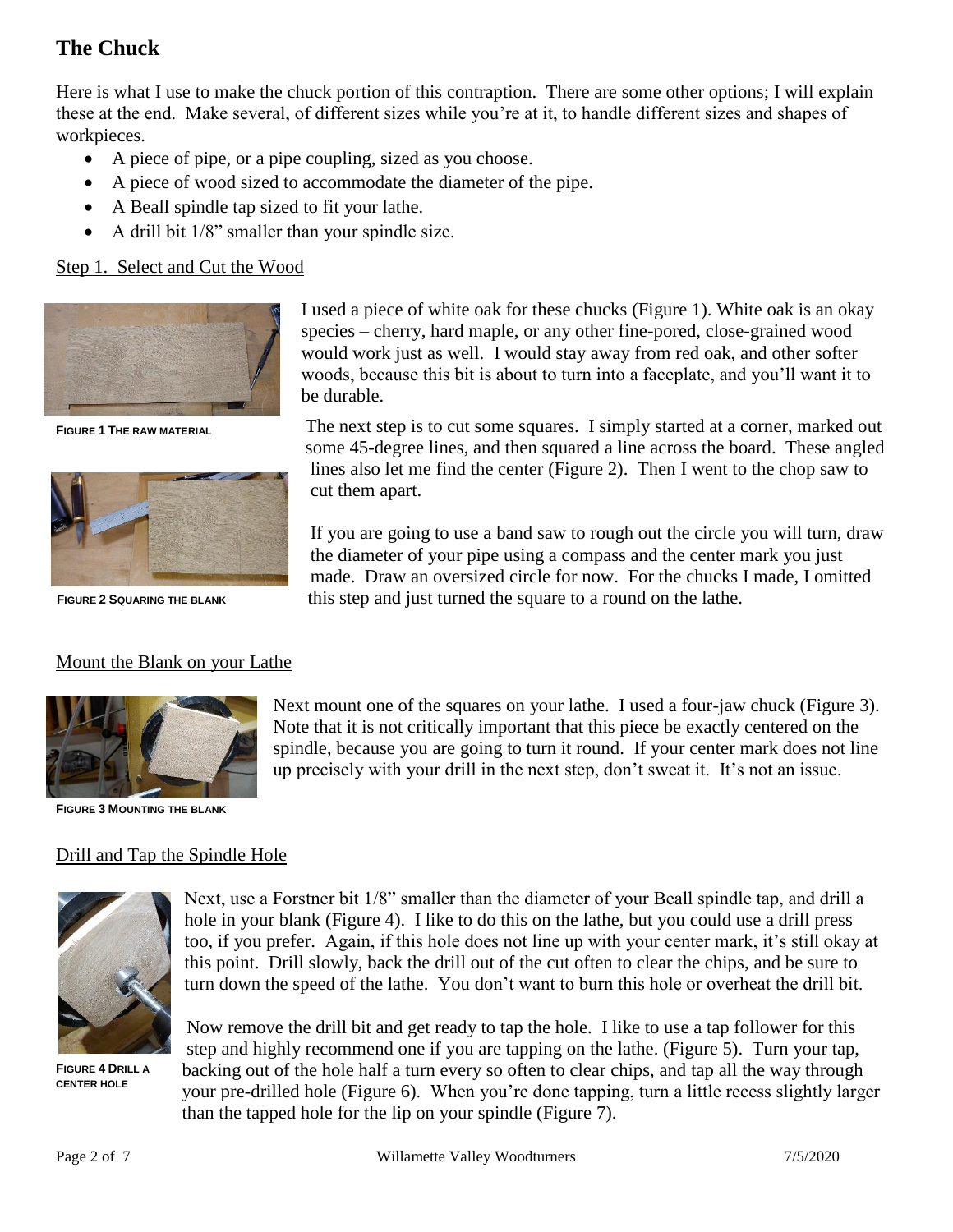#### Finish Up



**FIGURE 5 A TAP FOLLOWER**



The rest of this is straightforward. Mount your new "faceplate" on the lathe spindle and test the fit. It should turn on snugly but not overly so. Your next step is to turn the square into a round, if you did not do that on the bandsaw. Make the round a little larger than the outside diameter of the piece of pipe or coupling you're using, and then turn a round tenon that just fits inside the pipe/coupling. You want a nice snug fit here, because minimizing air leakage is important. Glue the pipe and wooden faceplate together using 2-part epoxy, which also helps seal this joint, because epoxy is a gap-filling glue. Finally cut a round circle from a piece of Craft Foam (available at Craft Warehouse or

Michael's) and mount this on the outer lip of the chuck. This foam will provide a reasonably good seal when you mount your workpiece. I like to use 3M #77 Spray Adhesive for this task.

When you're all done, your chuck should look something like this (Figure 8):

**FIGURE 6 TAP THE HOLE**



**FIGURE 7 TURN A RECESS**



**FIGURE 8 A FINISHED CHUCK**

Next month I will describe the process of evacuating the air from the spindle and creating a vacuum inside your new chuck. Questions? Drop me an email!!

~~Jeff Zens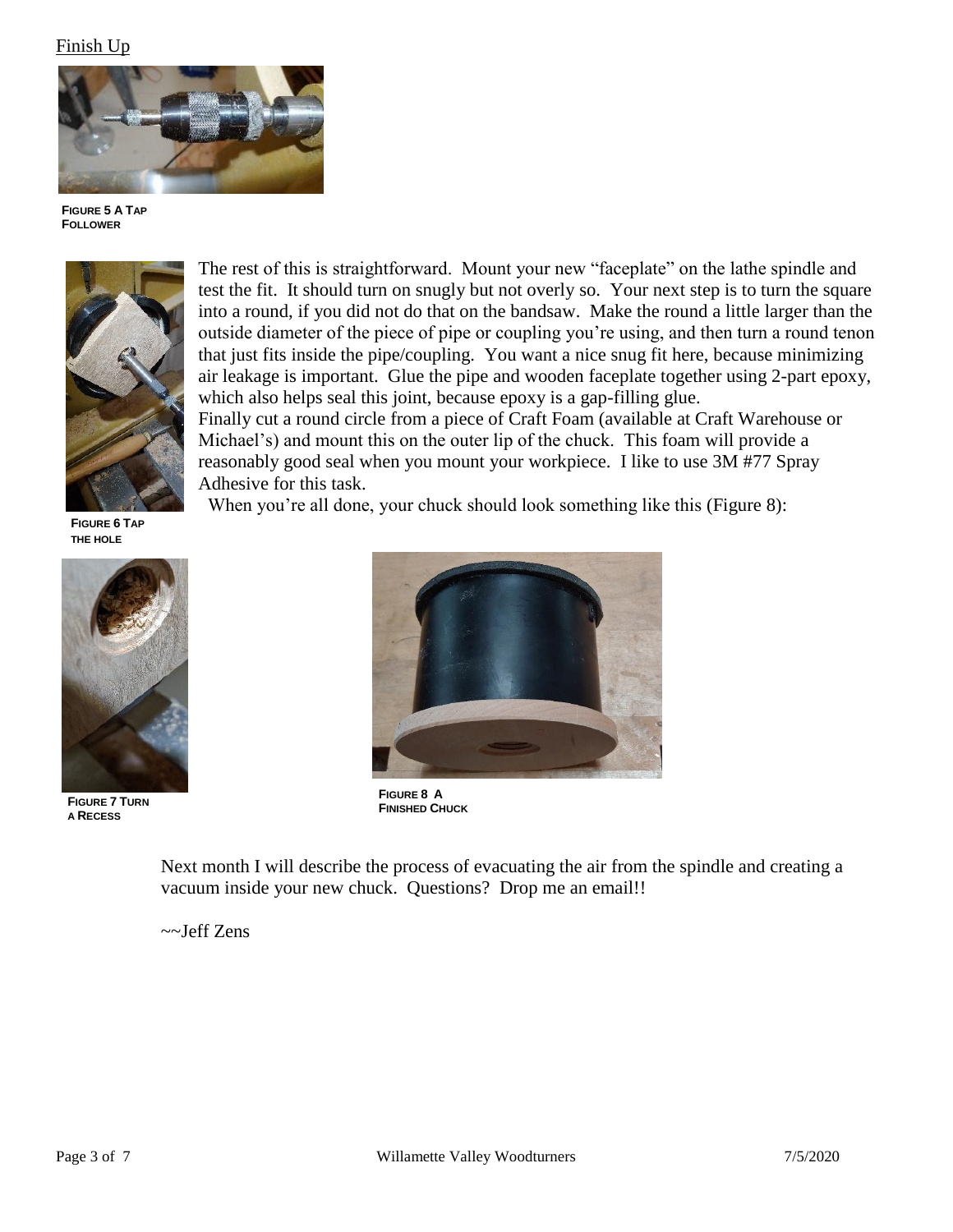## **June Meeting - ZOOM**

Submitted by Milt Engelke, Secretary

- V. P. Marc Vickery to the helm in setting up and hosting the first ZOOM club meeting
	- $\circ$  Call to Order 6:35 pm
	- o Pledge of Allegiance
- ATTENDANCE FOR CLUB MEETING 15
	- o FORMAT ZOOM on-line meeting
- ANNOUNCEMENTS:
	- o Jeff Zens indicated he would set up a Google-form Survey immediately following meeting asking each of the attendees to respond.
	- $\circ$  Craft supply = presently at \$0
	- o By-laws being proposed for modification by board. Once Board approves will be distributed to general membership for vote/approval.
- offering images and documentary of construction.
	- $\circ$  Hopefully, a number of these images will be included with this newsletter.
	- o Mark Choitz Oregon Wood Turning Symposium scheduled for March 19-21, 2021. In early planning stage.
	- o Web-site is being transitioned to Silver Sorensen

SHOW & TELL was led by Marc Vickery from images and documents submitted prior to the meeting or during the meeting by individuals.

- Darcy Tataryn, Marc Vickery, and Milt Engelke visited Roger Williams with the Willamette Art Center located at the State Fairgrounds. The meeting was allowing our club members to learn of the Empty Bowl program conducted annually by the Art Center. Their event is scheduled over an entire weekend in November during which time they will display, sell and distribute often more than 1500 bowls. A special Friday night by invitation event only, all day Saturday open to the public and Sunday am. To round out the event Mr. Williams would present the possibility the WAC would extend an invitation to WVW to participate. If the WAC board approves, the invitation would be considered by WVW. Stay tuned for updates but all indications appear positive.
- Darcy Tataryn reported as of meeting date the Willamette Heritage Center was still under restrictions due to COVID-19.
- A total of 15 members attended the dial in ZOOM meeting. Hopefully the results of Google Form survey (Jeff Zens) will be included in this newsletter.
- Format for the next meeting scheduled for July 9 will also be a ZOOM meeting with details being provided to the membership by Host Marc Vickery prior to the event.
- Meeting adjourned 8:15 pm.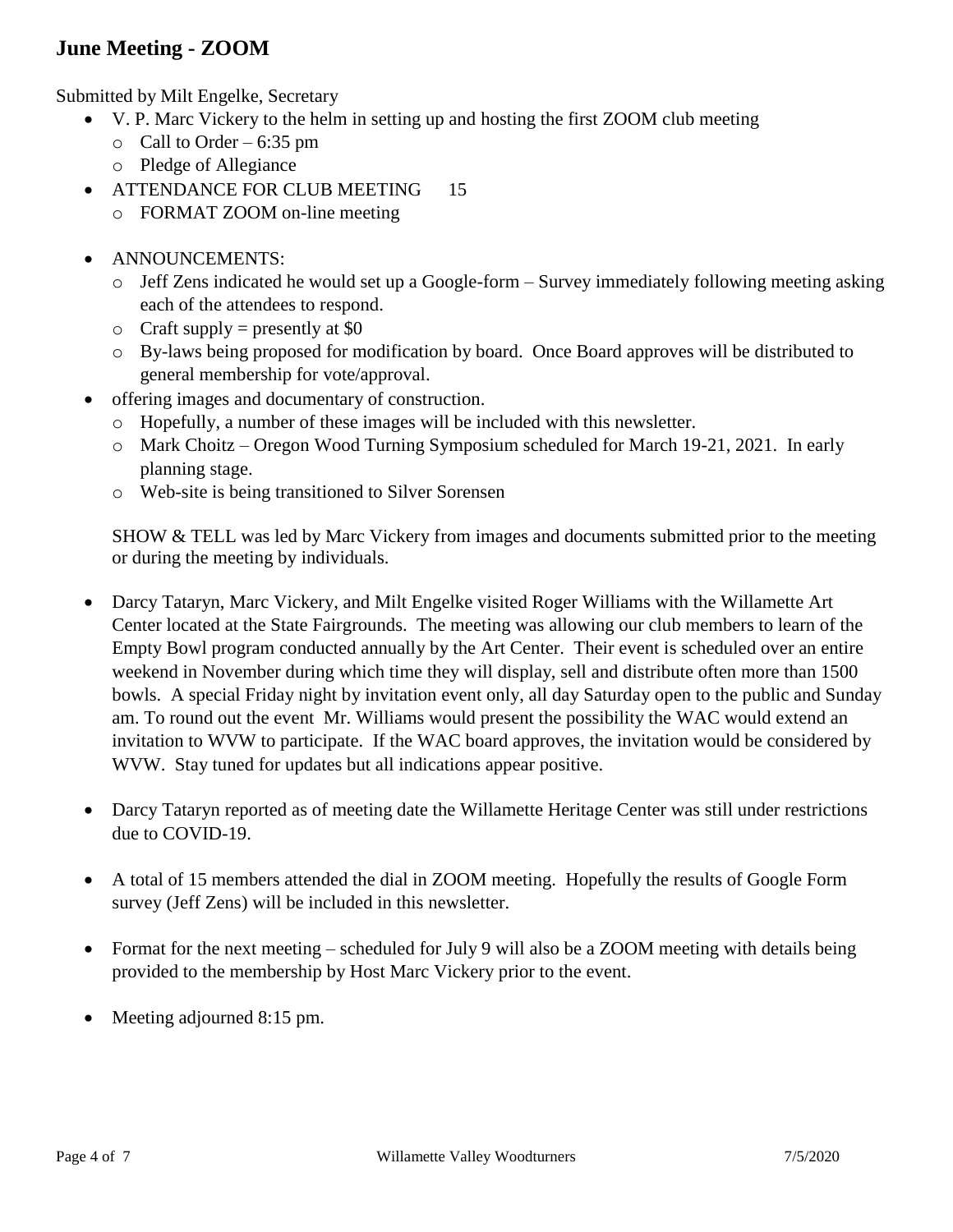# **Upcoming Demonstrators for 2020**

NOTE: due to the Coronavirus, the next several months are undetermined including the ones shown as scheduled. Scheduled meetings are all subject to change.

| <b>Date</b>                                                                                      | <b>Name</b>                                                                           | Website                     | <b>Topic</b>           | <b>Saturday Class</b>  |  |
|--------------------------------------------------------------------------------------------------|---------------------------------------------------------------------------------------|-----------------------------|------------------------|------------------------|--|
| 7/9/2020                                                                                         | Tom                                                                                   | Hastingcoastalwoodworks.com | Basket illusion lidded | N <sub>o</sub>         |  |
|                                                                                                  | <b>Hasting</b>                                                                        |                             | boxes                  |                        |  |
| 8/13/2020                                                                                        | <b>Steve</b>                                                                          | Word of mouth               | Spheres to Cups        | Not at this time       |  |
| <b>SUBJECT</b>                                                                                   | Newberry                                                                              |                             |                        |                        |  |
| <b>TO CHANGE</b>                                                                                 |                                                                                       |                             |                        |                        |  |
| 9/10/2020                                                                                        | Under consideration. Some possible ideas in the works. Please refer any ideas to Marc |                             |                        |                        |  |
|                                                                                                  | Vickery - THANK YOU                                                                   |                             |                        |                        |  |
| 10/8/2020                                                                                        | Phil Lapp                                                                             | Word of mouth               | Crotch Bowl            | N <sub>0</sub>         |  |
| <b>SUBJECT</b>                                                                                   |                                                                                       |                             |                        |                        |  |
| <b>TO CHANGE</b>                                                                                 |                                                                                       |                             |                        |                        |  |
| 11/12/2020                                                                                       | Art                                                                                   | http://artliestman.com/     | Demo and class are on  | <b>YES!</b> Please let |  |
| <b>SUBJECT</b>                                                                                   | Liestman                                                                              |                             | the "lost wood"        | Marc Vickery           |  |
| <b>TO CHANGE</b>                                                                                 |                                                                                       |                             | process"               | know if                |  |
|                                                                                                  |                                                                                       |                             |                        | interested asap        |  |
| 12/10/2020                                                                                       | Under consideration. Some possible ideas in the works. Christmas???                   |                             |                        |                        |  |
|                                                                                                  | Please refer any ideas to Marc Vickery – THANK YOU                                    |                             |                        |                        |  |
| Please express an interest of ANY Demonstrator or weekend workshop you would like to see to Marc |                                                                                       |                             |                        |                        |  |
| Vickery                                                                                          |                                                                                       |                             |                        |                        |  |

Tom Hasting will do his demonstration on Zoom. A link will be provided to all members on Thursday morning. He has a fantastic setup for doing demos, better than many of the "professionals" who actually have assistants. See his website for other background, very high quality work.

Show and Tell plan for the 7/9/2020 Zoom meeting:

Since we have a demonstrator, the Show and Tell portion will be shorter compared to the last meeting which took the entire time. The plan is to end club announcements and Show and Tell by 7:00pm and the demo should run from 7:00 to 8:30 approximately. No actual time limits. Members have probably been working on lots of projects with the virus protocol. Please take some pictures and be willing to discuss the projects as to: wood type, source of wood, inspiration, problems and solutions, and anything you learned in doing the project. Sharing is how we all learn and get inspired.

To bring the photos to the meeting, PLEASE forward by email to me at my address below.

In the practice meeting 6/4/2020 I discovered some members found Zoom a bit of a hurdle. Tom and I will host a meeting Tuesday July 7<sup>th</sup> at 2:30pm. IF YOU want a practice session, please email me a note asking to be invited.

If that time does not work, please email me and we can discuss a time that works for you.

Email to [halepaumarc@gmail.com](mailto:halepaumarc@gmail.com) Call if I can help in any other way.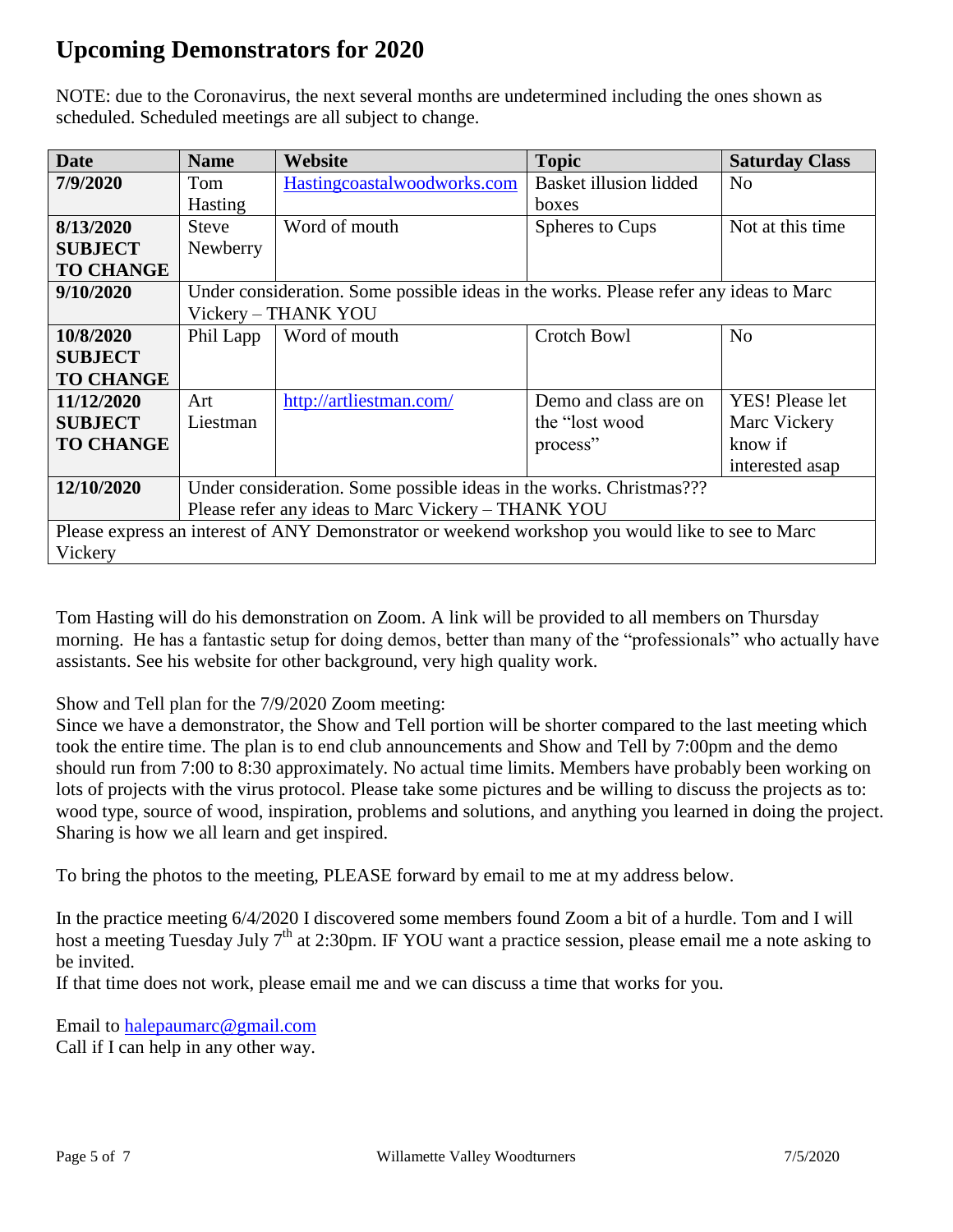# Membership Rewards

#### **Chain Sharpening Service** from [Jeff Zens](mailto:PrezWVW@gmail.com)

I have recently purchased an electric chain sharpener and can accurately sharpen your chains and adjust your depth stops for your saw chains. This will restore the chain to "factory-new" condition. Most chains can be sharpened for \$10.00, but longer chains or badly damaged chains might be a little bit more. This service is only available for club members.

#### **Library**

A friendly reminder to members with books and/or videos checked out from the library. Please return them at this next meeting.

#### **Wood Gathering**

Sign-up sheets will be available to indicate your availability to help with wood gathering. Anyone who learns of a tree or log that is available to the club should notify Gary Dahrens, (503) 260-9778. .

#### **From Terry Gerros**

I am a distributor for Stick Fast CA glue, Sharpfast Sharpening systems, the Holdfast vacuum chucking system and Saburrtooth Carving bits. If you have an interest in these products, give me a call or send me an [email](mailto:gerrost@yahoo.com) for details.

#### **Supplies**

The club purchases a few supplies in bulk and sells it to members at club cost. We routinely have superglue (\$5), black or brown superglue (\$10) accelerator (\$10) and Anchorseal (\$9/gal). The club has a small supply of half round protractors (\$6) used to measure the angle ground on a tool, and depth gauges (\$5). HSS Round Tool Bits rods (1/4" x 8") are also available (\$3). Jerry Lelack will have the resale items available at the meetings, except for Anchorseal which is available through [Jeff Zens.](mailto:PrezWVW@gmail.com) You will need to bring your own gallon jug; contact Jeff to make arrangements.

#### **Club Member Discounts**

- **Craft Supply**: The club's order will be going out on the Monday following our Club Meeting if our order equals or exceeds \$1,000. Craft Supply gives us a 10% discount plus free shipping on all items, and occasional additional discounts on certain other items and quantity purchases. If you order from the sales items, you will receive the club discount in addition to the sale discount, making many items available at very attractive prices. For detailed instruction for ordering see the article in the [November](http://www.willamettevalleywoodturners.com/newsletters/2015_11_WVW_Newsletter.pdf) 2015 Burl. Questions? See [Jeff Zens](mailto:PrezWVW@gmail.com)
- Club members are registered with **Klingspor's Woodworking Shop** at [www.woodworkingshop.com](http://www.woodworkingshop.com/)  or 800-228-0000, they have your name and will give you a 10% discount.
- If you show your club card at checkout time to the cashier at **Woodcraft** in Tigard they will give you a 10% discount (May not apply to some machinery).
- **Exotic Wood** is offering a discount of 15% off any orders placed at: [www.exoticwoodsusa.com.](http://www.exoticwoodsusa.com/) (This includes sale items and free shipping on orders over \$300). Use promo code ewusaAAW
- **Gilmer Wood** now offers our club a 10% discount on purchases made there. If you haven't been to Gilmer's, it is well worth the trip to Portland, if only to make your mouth water and make you cry if you leave empty handed.